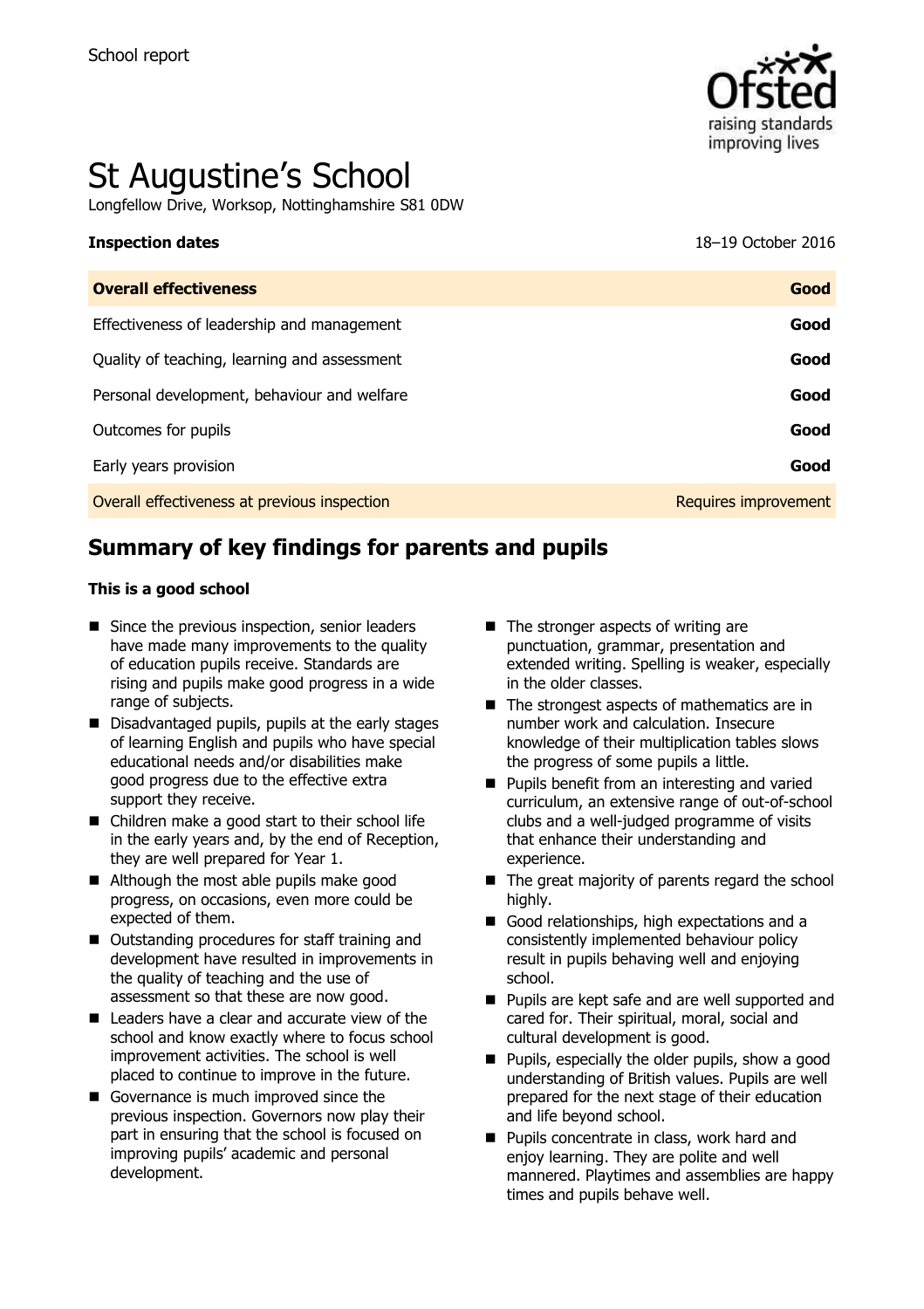

# **Full report**

### **What does the school need to do to improve further?**

- **IMPROVE Attainment, especially in writing and mathematics, by:** 
	- improving pupils' spelling in older classes
	- improving pupils' knowledge of number facts, especially their multiplication tables
	- ensuring greater modification of the curriculum and teaching to meet the needs of the most able pupils fully.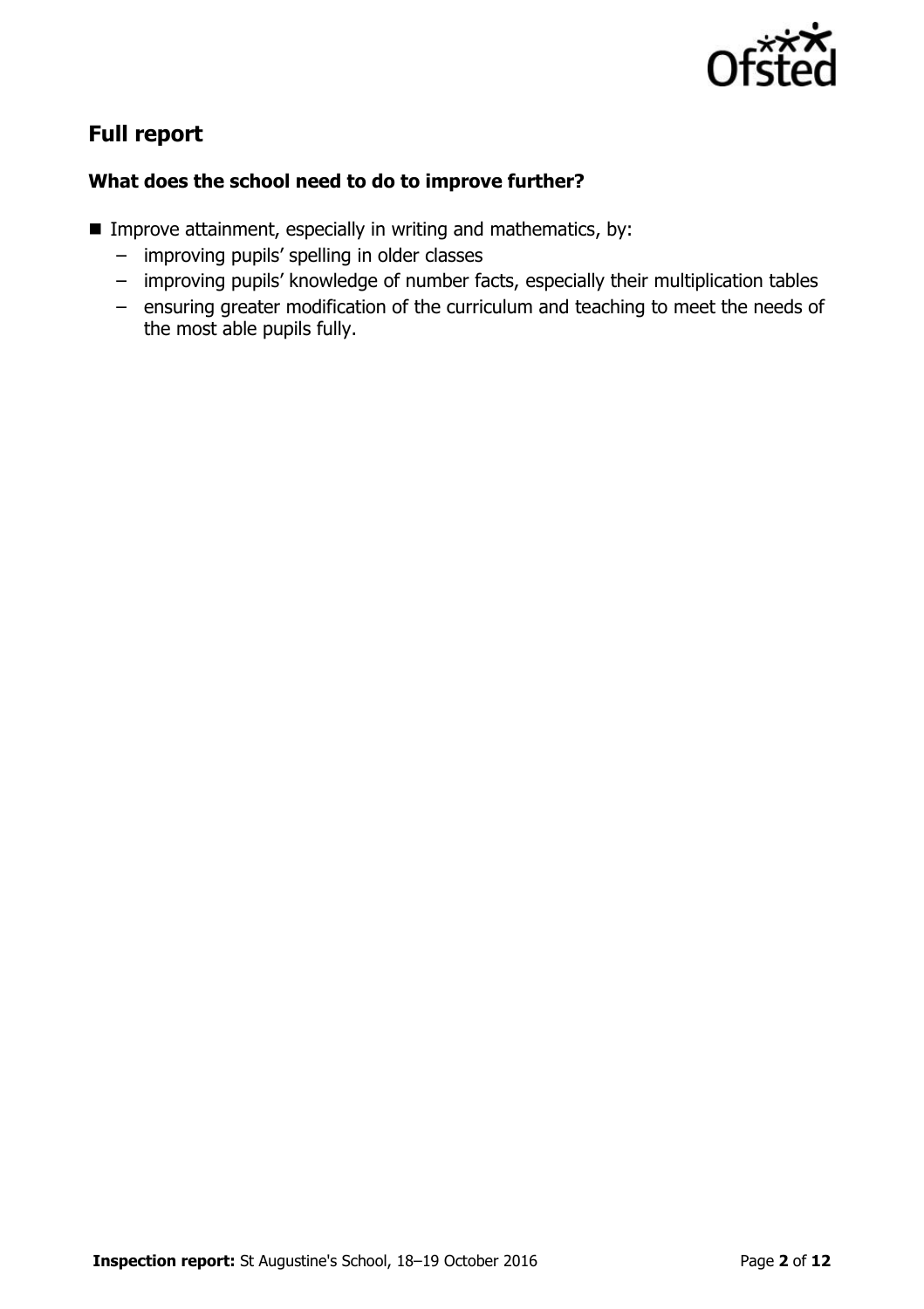

# **Inspection judgements**

#### **Effectiveness of leadership and management Good**

- Senior leaders have worked effectively to address the issues raised at the previous inspection. They and governors work closely to the same ends. They are ambitious to ensure that the school continually improves and have made sure that all staff share this aim and are motivated to improve the school.
- $\blacksquare$  The school has improved substantially over the last two years. Leaders, including governors, know the school inside out and the school is well placed to continue to improve in the future.
- Many aspects of support and quidance for staff are excellent, especially for the large proportion of staff who are inexperienced or new to teaching. Staff are expertly mentored by senior leaders and quickly learn to adopt the school's approaches and to teach well so that pupils make good progress. Staff appreciate the high-quality guidance and coaching they receive.
- Senior leaders meet with each individual teacher at least once a term to identify pupils who need extra help and to ensure that any pupil at risk of falling behind gets all the help he or she needs. Leaders also check that teachers' assessments of pupils' learning are accurate and reliable. This means that the school's evaluations of pupils' learning can be reliably used as a basis for allocating any additional support to pupils that is required.
- Senior leaders, with good-quality support and challenge from the local authority, rigorously monitor the quality of teaching by both teachers and teaching assistants and tackle any weaknesses that occur.
- Senior leaders not only provide good leadership themselves, but are also effectively developing the leadership skills of other staff. High staff turnover since the previous inspection means that many middle leaders such as subject leaders are new to their roles. However, high-quality guidance means that they are quickly becoming effective in supporting teaching and learning in their subjects.
- Leaders' reports to teachers on their teaching and on the work in their pupils' books are helpful. These reports provide good guidance, but insufficient emphasis is placed in them on evaluating the progress of different groups of pupils in the class.
- Well-planned topics and themes result in pupils achieving well in a range of subjects. An extensive programme of visits helps pupils think beyond school boundaries and experience other ways of life and events. For example, Year 6 pupils found their recent visit to the Holocaust Centre very moving and this day visit did much to enhance their spiritual, moral, social and cultural development.
- **Pupils enjoy their regular Spanish lessons and this helps prepare them for the next** stage of their education at the local secondary schools, which offer Spanish as their preferred modern foreign language. Pupils are taught to draw and paint to a high standard.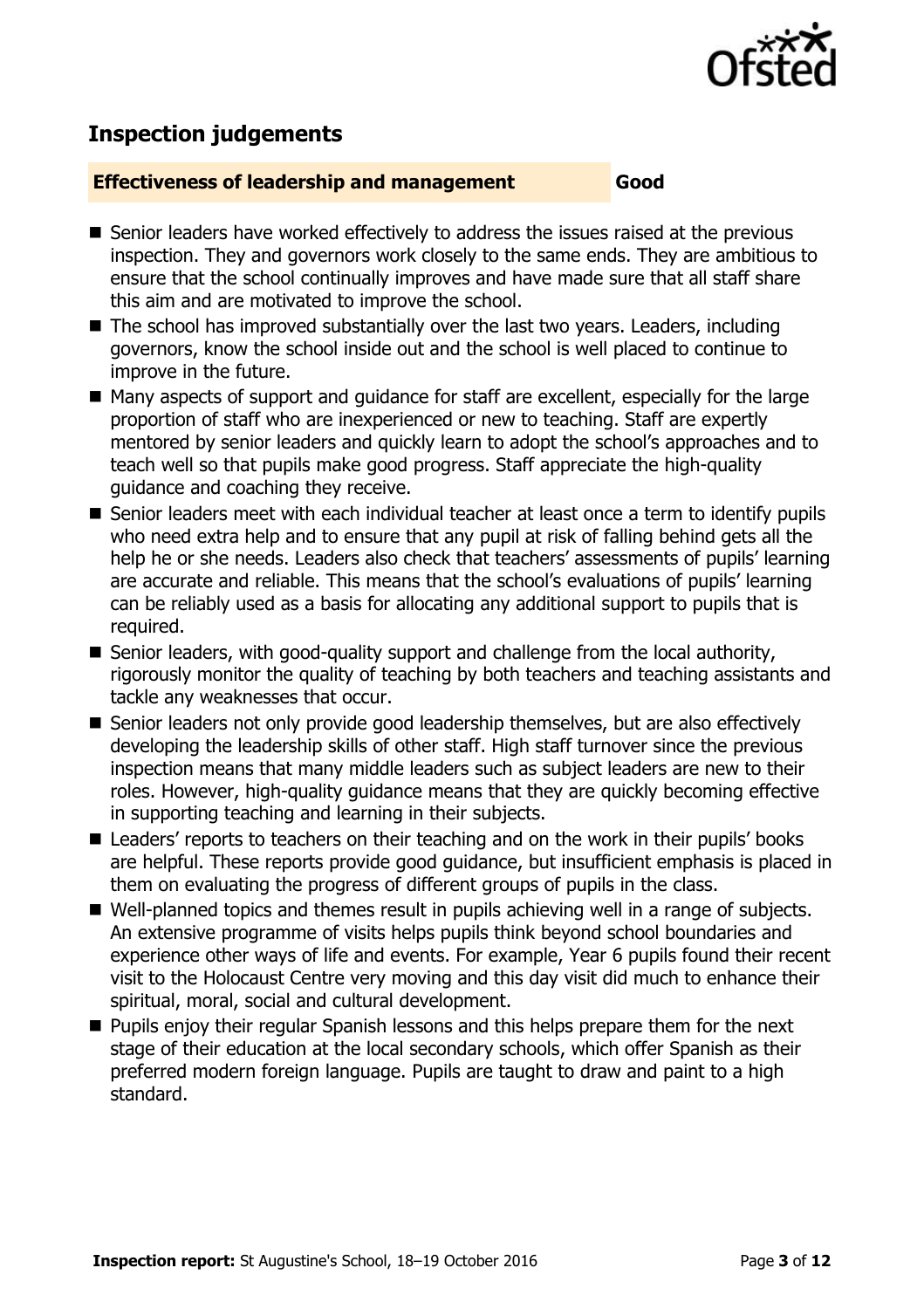

- The curriculum is effectively modified to meet the needs of groups of pupils and the school is fully committed to providing equal opportunities for all. Not only those at risk of falling behind or those who have special educational needs and/or disabilities receive additional support for their learning. Others, who are at the early stages of learning English, are also enabled to quickly gain confidence in spoken and written English because of the good-quality support they receive.
- Although the curriculum in classes is varied to meet the needs of the most able, on occasions, the most able pupils are not provided with sufficient challenge in order to extend them fully.
- The school uses pupil premium funding successfully to reduce the difference between the attainment of disadvantaged pupils and that of other pupils nationally. This funding is used mainly to provide additional teaching assistant support. Additional support is provided both in class and in special group or one-to-one sessions. This good-quality additional support helps accelerate the progress of the pupils who receive it.
- The primary physical education and sport premium funding is also well used. There has been an increase in pupils' participation in physical activities and sport, including interschool competitions. Pupils enjoy the regular teaching provided by external sports coaches. Teachers work alongside coaches to improve their own teaching skills in sports and physical education.
- Additional funds to support pupils who have special educational needs and/or disabilities are used well and these pupils make good progress as they move through the school.
- The school's curriculum provides good support for pupils' personal development and welfare. Pupils' spiritual, moral, social and cultural development is effectively nurtured through lessons and assemblies alongside the school's overall ethos and values. British values are promoted well through special events or in lessons when pupils learn about, for example, democracy. Pupils are well prepared for life in modern Britain.
- The curriculum for reading is good and reading is given an appropriate place in the school's curriculum. Regular phonics lessons in younger classes are improving standards of spelling and reading and pupils are doing better year on year in the national phonics screening. Special programmes are provided for younger readers who struggle with reading and they soon begin to develop their skills and confidence in reading. Teachers and teaching assistants often hear readers, and pupils receive regular, good-quality guided reading sessions. Many parents of younger children make an important contribution to their good progress in reading. Standards of reading are rising. The reading programme provides well for the most able who make very good progress in their reading.

#### **Governance of the school**

 An external review of governance has been undertaken since the last inspection and senior leaders have provided good-quality support to improve the quality of governance. The range of skills on the governing body has been audited and extended. Governors are well trained and regularly review and audit their own performance. The governing body is now much better placed to carry out its role well.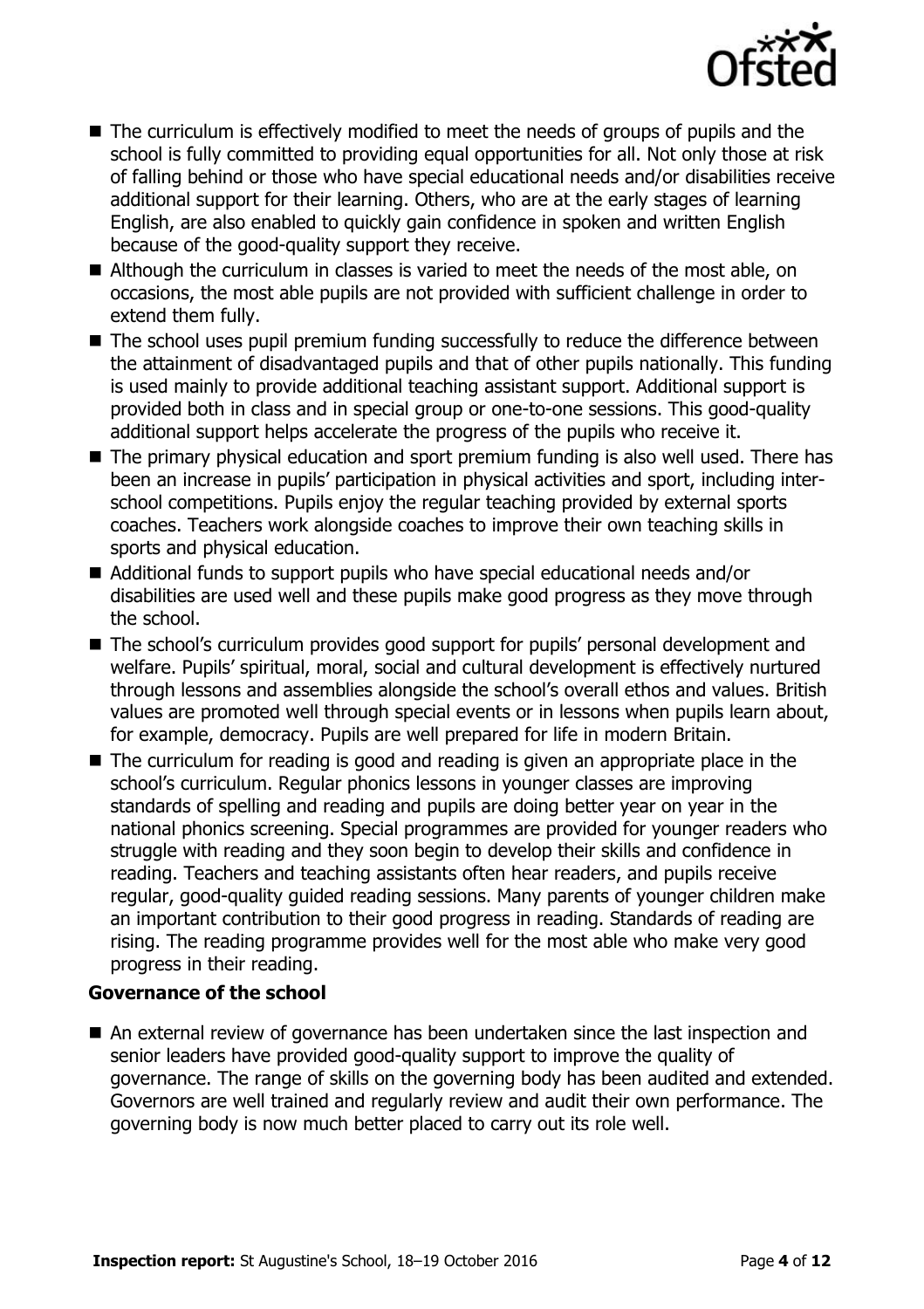

- Consequently, governance is now considerably more effective and members of the governing body have worked hard to ensure that they play their full role in leading the school and helping it improve. Governors not only support leaders well, but have developed good ways of holding leaders to account.
- They have built their capacity to ask searching questions. They have an accurate and honest understanding of the performance of the school in comparison with that of other schools and are ambitious to ensure that the school serves its community and pupils as well as possible.
- Governors also have a clear and accurate view of the quality of teaching and learning throughout the school. They are successful in overseeing the school's effective arrangements for managing teachers' performance so that weaknesses are addressed and good teaching is recognised.
- Governors check that pupils' personal development is also good, that pupils are kept safe, that child protection and safeguarding meets requirements and that procedures, policies and practices are kept up to date. For example, there are termly reports to governors on safeguarding and the specialist safeguarding governor holds regular discussions with senior leaders.
- $\blacksquare$  The governing body checks that special funds such as pupil premium funding, funding for pupils who have special educational needs and/or disabilities and the primary sport premium funding are being spent wisely and to good effect through detailed termly reports.

### **Safeguarding**

- $\blacksquare$  The arrangements for safeguarding are effective.
- The school works closely with parents and outside agencies to establish a safe and caring culture for pupils. As a consequence, pupils told inspectors that they felt safe in school and a number of parents commented on the quality of care provided by staff.
- Safeguarding, child protection and safe recruitment training are up to date and safeguarding arrangements fully meet requirements. Adults know how to respond to any concerns that may arise and appropriate procedures are used to address any problems.

#### **Quality of teaching, learning and assessment Good**

- The quality of teaching and the use of assessment have improved throughout the school, including in the early years.
- Staff in all classrooms develop a strong ethos for learning. Behaviour is effectively managed and relationships are good. Enjoyment of school and positive attitudes to learning are encouraged. Pupils are expected to work hard and to do their best. They respond well to these higher expectations and take real pride in their work.
- Throughout the school, teaching assistants are well trained and effectively deployed. They provide particularly good additional support for disadvantaged pupils, pupils who have special educational needs and/or disabilities, those at the early stages of learning English, and those identified as being at risk of falling behind. All these groups of pupils make good progress throughout the school and the standards attained by all groups of disadvantaged pupils are gradually rising.
- The school has an effective programme for teaching phonics in younger classes and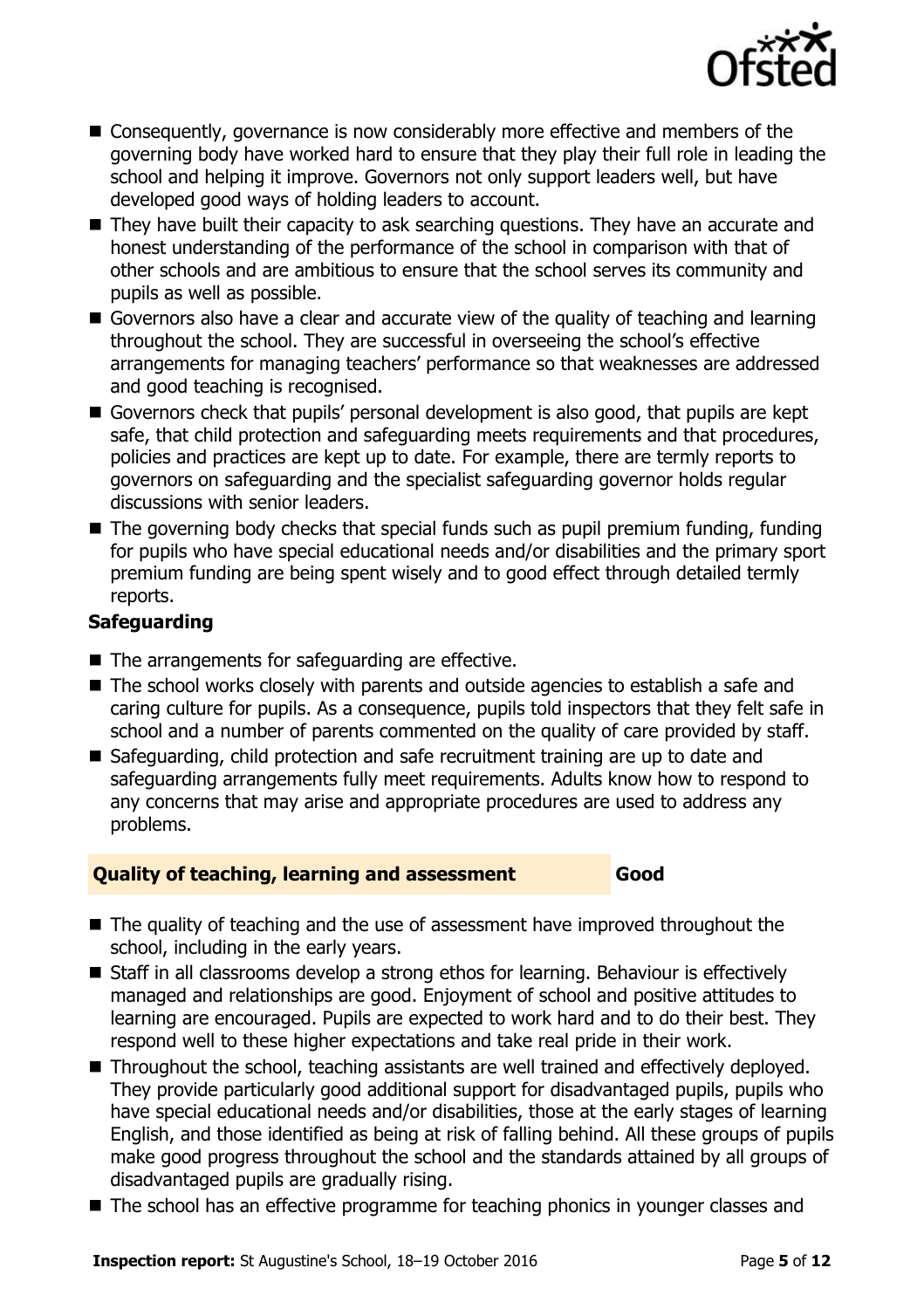

standards of reading and spelling are improving well in the early years and key stage 1.

- The teaching of reading, writing and mathematics has improved well and accounts for the better progress pupils are making throughout the school. The teaching of spelling in older classes is weaker, as is the teaching of number facts and multiplication tables.
- **E** Lessons are interesting and motivate pupils well so that they want to learn. Teachers question pupils carefully, give pupils time to discuss their answers and use their responses to deepen their understanding.
- Last year, in Year 6, there was a high staff turnover and teachers' expectations did not fully match the higher expectations of the new curriculum in reading and mathematics. Consequently, some Year 6 pupils, especially most-able pupils, underperformed in the Year 6 national assessments in these subjects. Current teaching and pupils' work this academic year show that in all classes, including Year 6, teachers' expectations are consistently high and in line with the latest requirements. These higher expectations are accelerating pupils' progress and Year 6 pupils are making good progress and are on track to attain expected standards in reading, writing and mathematics this year.
- Teachers and teaching assistants provide good support for learning, and support and guidance are often varied to meet the needs of all learners, including the most able. The school has recognised that, on occasions, even more should be expected of the most able and further guidance and challenge should be provided for these pupils.

#### **Personal development, behaviour and welfare Good**

#### **Personal development and welfare**

- The school's work to promote pupils' personal development and welfare is good.
- **Pupils get on with one another well. Good relationships and manners are a feature of** the school. Pupils are given good experiences through visits and visitors that help them appreciate that other adults and children have ideas and ways of life that are different from their own and they learn how to respect and tolerate the views and lifestyles of others.
- Through assemblies, in class and on visits, pupils learn about key ideas such as 'friendship' or 'fairness'. They develop a good sense of right and wrong and are encouraged to reflect on issues such as cruelty or racism.
- **Pupils enjoy taking on extra responsibilities for either looking after younger or** vulnerable pupils or for helping the school run smoothly. This is apparent not only in the normal school day, but also in the breakfast club.
- The school's popular breakfast club is appreciated by many parents. A number of parents were also keen to tell inspectors how much they appreciated the good quality of family liaison and guidance offered by the school.
- The curriculum provides good opportunities to learn about safety and how to recognise risks and potential dangers. Pupils show good understanding of how to keep themselves safe on the internet. They act safely around school and act with respect for the safety of others.
- Pupils mostly show a good awareness of where to focus their efforts to improve because teachers' marking provides consistently good guidance to pupils. In a small minority of classes, however, teachers do not analyse pupils' work closely during lessons and this slows pupils' progress a little.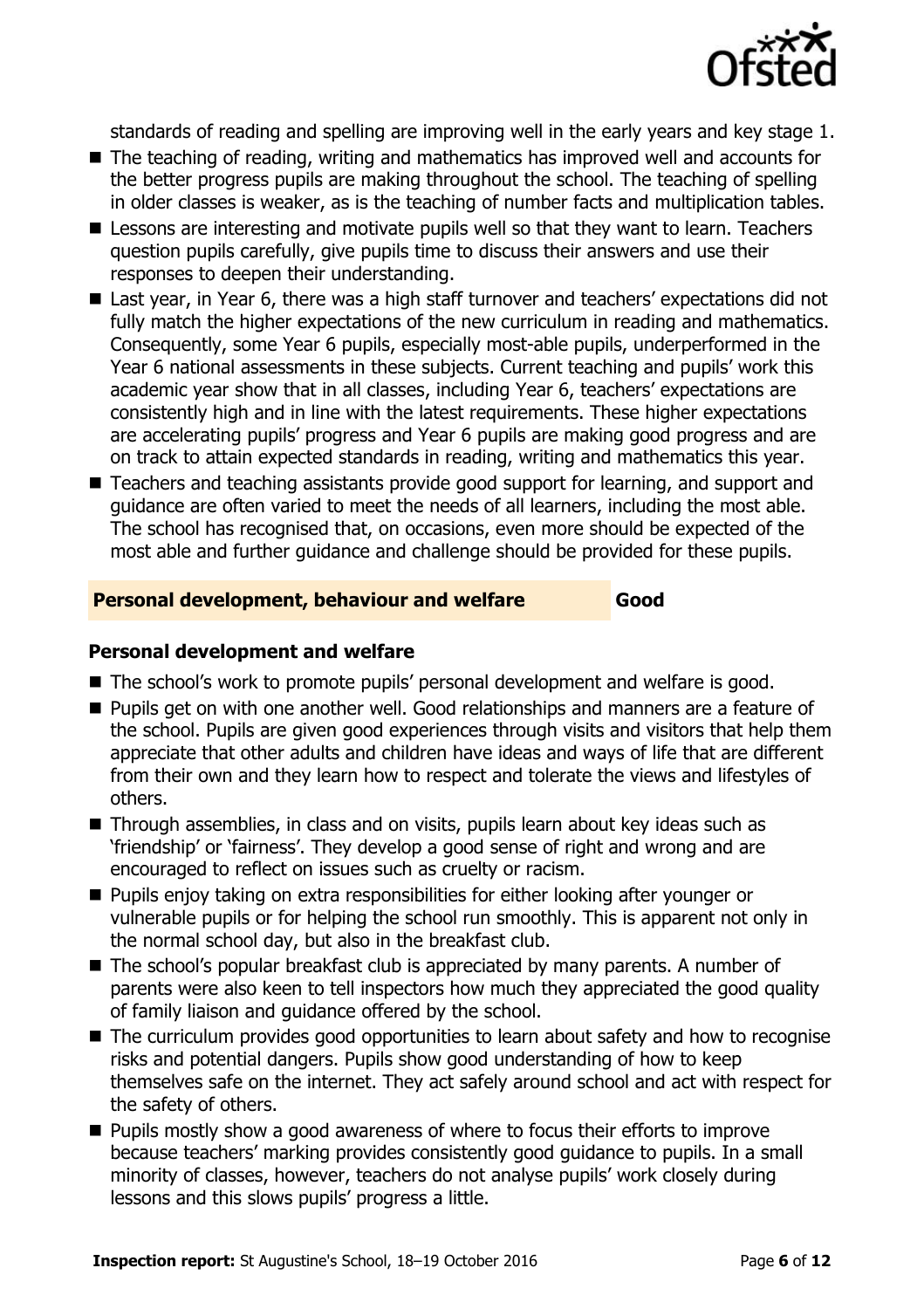

#### **Behaviour**

- The behaviour of pupils is good. Pupils say that behaviour is always good at their school and they know that a lot is expected of the way they conduct themselves.
- **Pupils behave well in lessons and around the school and the school is a happy, calm** and safe environment. Disruptions in lessons are rare and when these occur, incidents are dealt with effectively.
- The school's policies and procedures for assuring good behaviour are comprehensive and well known to all staff and pupils. Good support is given to staff so that the effects of any disruptive behaviour that occurs are soon dealt with, so that the learning of others in the class is not interrupted.
- Supervision of pupils and care for them around school are of good quality and adults are proactive in resolving any issues that arise. Pupils have confidence that staff will 'sort out' any difficulties that arise.
- The school has effective procedures to ensure that pupils arrive at school on time and attend regularly, and rates of attendance have steadily improved. Attendance overall is now in line with national averages but the school is working appropriately to reduce persistent absence which is a little above national averages.

#### **Outcomes for pupils Good**

- Work in pupils' books and the school's accurate records show that the progress of current pupils is good throughout the school. Pupils are being prepared well for the next stage of their education and for the world of work beyond school.
- Since the previous inspection, results in most national assessments have improved vear on year. Attainment at the end of Reception has steadily increased in all areas of learning. Results in the national phonics screening in Year 1 have also improved to a little above the average standard. Results in national assessments for Year 2 in reading, writing and mathematics have improved.
- In Year 6, standards in national assessments improved to average levels up to 2015, but in 2016, attainment in reading and mathematics declined considerably. This was due to a number of factors: that this particular cohort included a significant proportion of pupils who find learning difficult; that staffing disruptions in Year 6 reduced the quality of teaching and learning last year; and that expectations did not fully match the higher expectations of the new national curriculum and assessment arrangements. These difficulties do not exist this year and pupils currently in Year 6 are making good progress and are on track to attain in line with expected standards.
- The school's accurate records and work in pupils' books indicate that progress is also good in other subjects, including physical education, modern languages, science, history and geography.
- In Spanish lessons, pupils enjoy learning how to speak Spanish and about ways of life in another country. In games and physical education lessons and in science, they learn how to keep themselves fit and healthy. Pupils said that they enjoy participating in exercise and sport. Attainment in drawing and painting is particularly strong.
- The growing proportion of pupils who join the school with little or no spoken or written English soon settle into the school and become confident learners. Their good progress in spoken and written English soon enables them to access and benefit from the full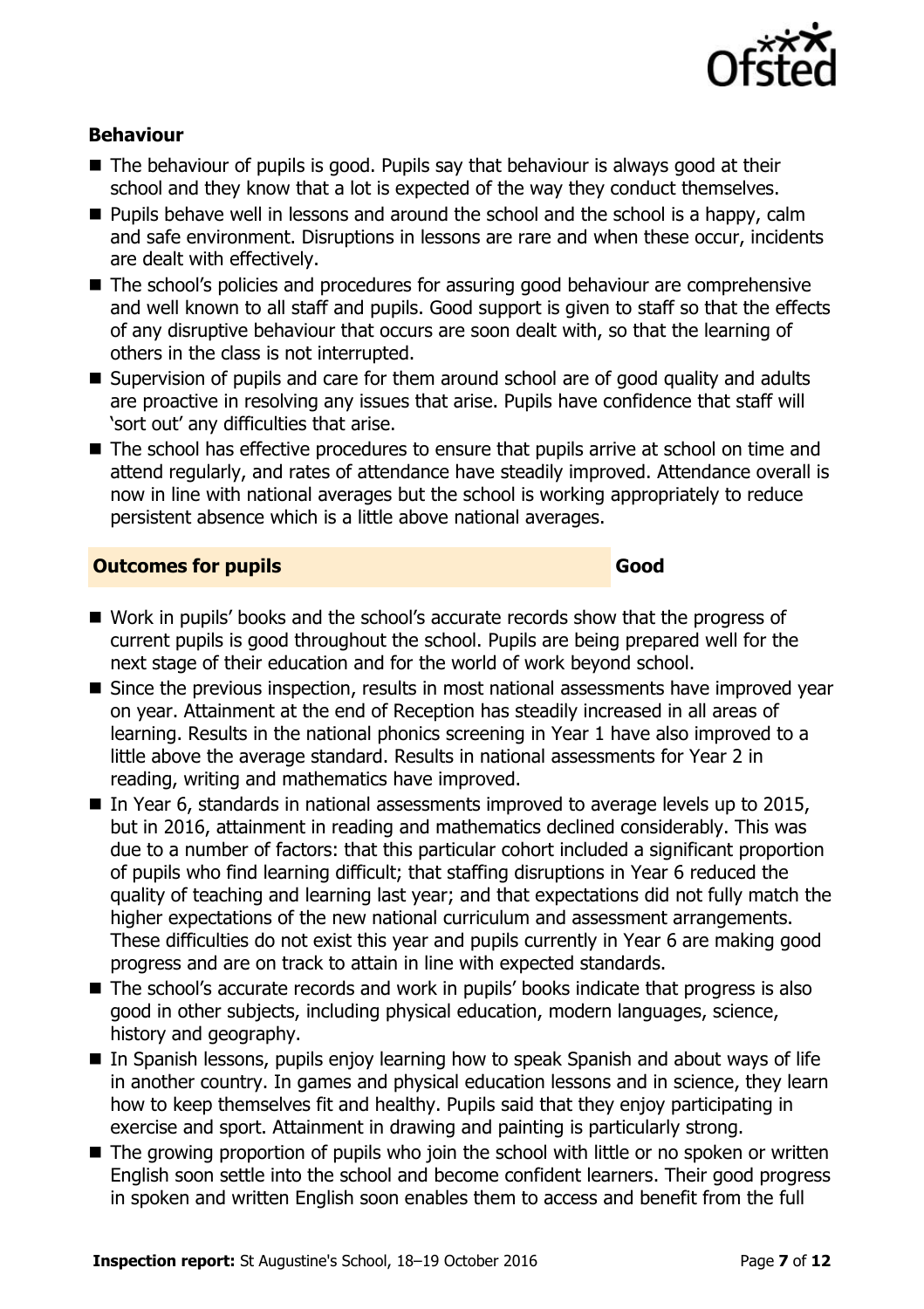

curriculum.

- Pupils who have special educational needs and/or disabilities make good progress throughout the school. Their needs are accurately identified. Staff understand and meet the needs of these pupils well so that pupils are effectively challenged and supported.
- Disadvantaged pupils are making much better progress than previously due to generally better teaching and also due to the effective spending of pupil premium funding. However, the school is aware that there is still a difference between the attainment of these pupils and that of other pupils nationally. The school is working effectively to continue to reduce this difference.
- Although more pupils are now attaining above standards expected of their ages and although lessons often meet the needs of the most able, it is these pupils who have the potential to do even better by being fully extended and sometimes challenged more. The most able disadvantaged pupils progress well, but are sometimes not given the additional support and challenge they need from both teachers and teaching assistants.

#### **Early years provision Good**

- Many children start the Nursery class with skills that are below those typical for their age, particularly in their communication and language development. Effective arrangements, including home visits and good links with parents and the Sure Start nursery, help them settle in quickly and they soon begin to make good progress. Attainment has steadily risen since the previous inspection and children now leave Reception well prepared for Year 1 and with attainment only a little short of national averages.
- The quality of teaching is good and prepares children well for Year 1. Early reading skills are well taught and the effective teaching of phonics helps children make good progress in their early reading and spelling. The curriculum places appropriately strong emphasis on language acquisition and good speaking and listening.
- The use of assessment is also effective. Staff continually undertake accurate assessments of each child's development. These assessments are then used well to match learning to individual needs. This means that all children, including the most able and those who have special educational needs and/or disabilities, make good progress. Good use of pupil premium funding and good-quality teaching help disadvantaged children make good progress in all areas of learning.
- Children develop positive attitudes to learning and enjoy school. They are keen to show their work to others and are proud of what they have done. They are expected to behave well and listen carefully when working independently.
- In Reception, when the class is working together, staff on occasions do not expect enough of children's concentration and behaviour and a few children become unsettled and do not behave as well as they can.
- The curriculum is often interesting and exciting and provides children with many opportunities to develop their speaking skills, both in the indoor areas and also outside. The early years classrooms and outdoors areas provide a very stimulating environment that makes a substantial contribution to children's learning.
- The early years is well led and managed and the deputy headteacher continually works with staff to improve the quality of provision. Inexperienced staff are given frequent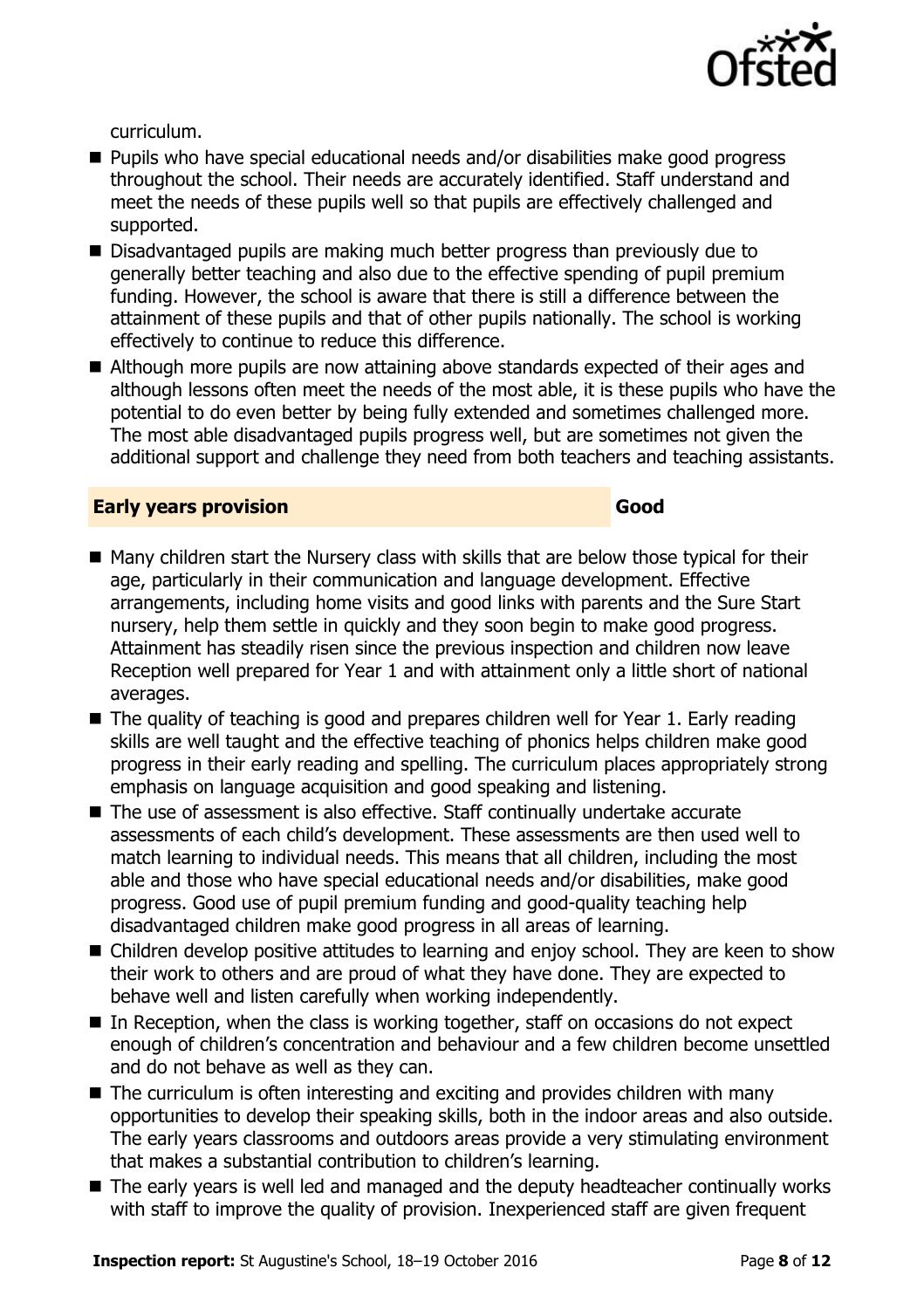

training and guidance to help them develop their expertise. Senior leaders have a clear understanding of the progress of each individual child and work closely with early years staff to ensure that all children's needs are met. Staff in the early years are an effective team and work consistently to the same ends.

■ Children are kept safe and secure at school and the quality of personal guidance and care is good. They feel safe and are happy and confident in their learning. Parents speak highly of provision in the early years and they are effectively involved in their children's learning. Communication with parents is regular.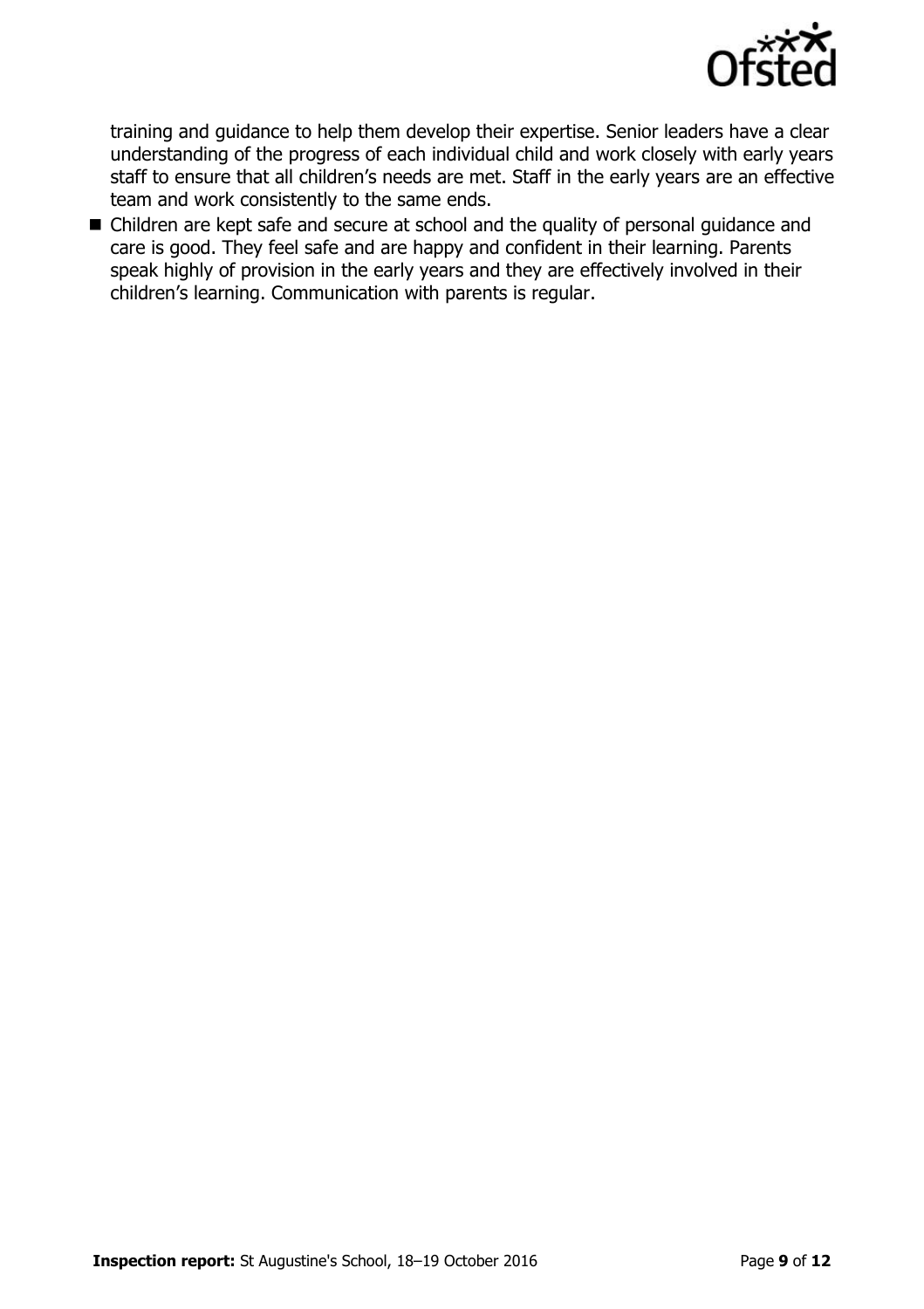

# **School details**

| Unique reference number | 138238          |
|-------------------------|-----------------|
| Local authority         | Nottinghamshire |
| Inspection number       | 10011754        |

This inspection of the school was carried out under section 5 of the Education Act 2005.

| Type of school                      | Primary                      |
|-------------------------------------|------------------------------|
| School category                     | Community                    |
| Age range of pupils                 | 3 to 11                      |
| Gender of pupils                    | Mixed                        |
| Number of pupils on the school roll | 435                          |
| Appropriate authority               | The governing body           |
| Chair                               | <b>Christine Dooley</b>      |
| <b>Headteacher</b>                  | Jacqueline Ryan              |
| Telephone number                    | 01909 473955                 |
| Website                             | www.sasblogs.net             |
| <b>Email address</b>                | head@augustines.notts.sch.uk |
| Date of previous inspection         | 10-11 June 2014              |

#### **Information about this school**

- The school meets requirements on the publication of specified information on its website.
- This school is larger than most schools. An average proportion of pupils speak English as an additional language. Some of these pupils arrive at the school with very little English. The proportion of pupils from minority ethnic backgrounds is also average.
- An above-average proportion of pupils are supported by the pupil premium.
- The proportion of pupils who have special educational needs and/or disabilities or an education, health and care plan is above average.
- The school meets the government's current floor standards. These are the minimum expectations for pupils' attainment and progress in reading, writing and mathematics by the end of Year 6.
- Almost all class teachers have joined the school since the previous inspection. The majority of teachers are either newly or recently qualified.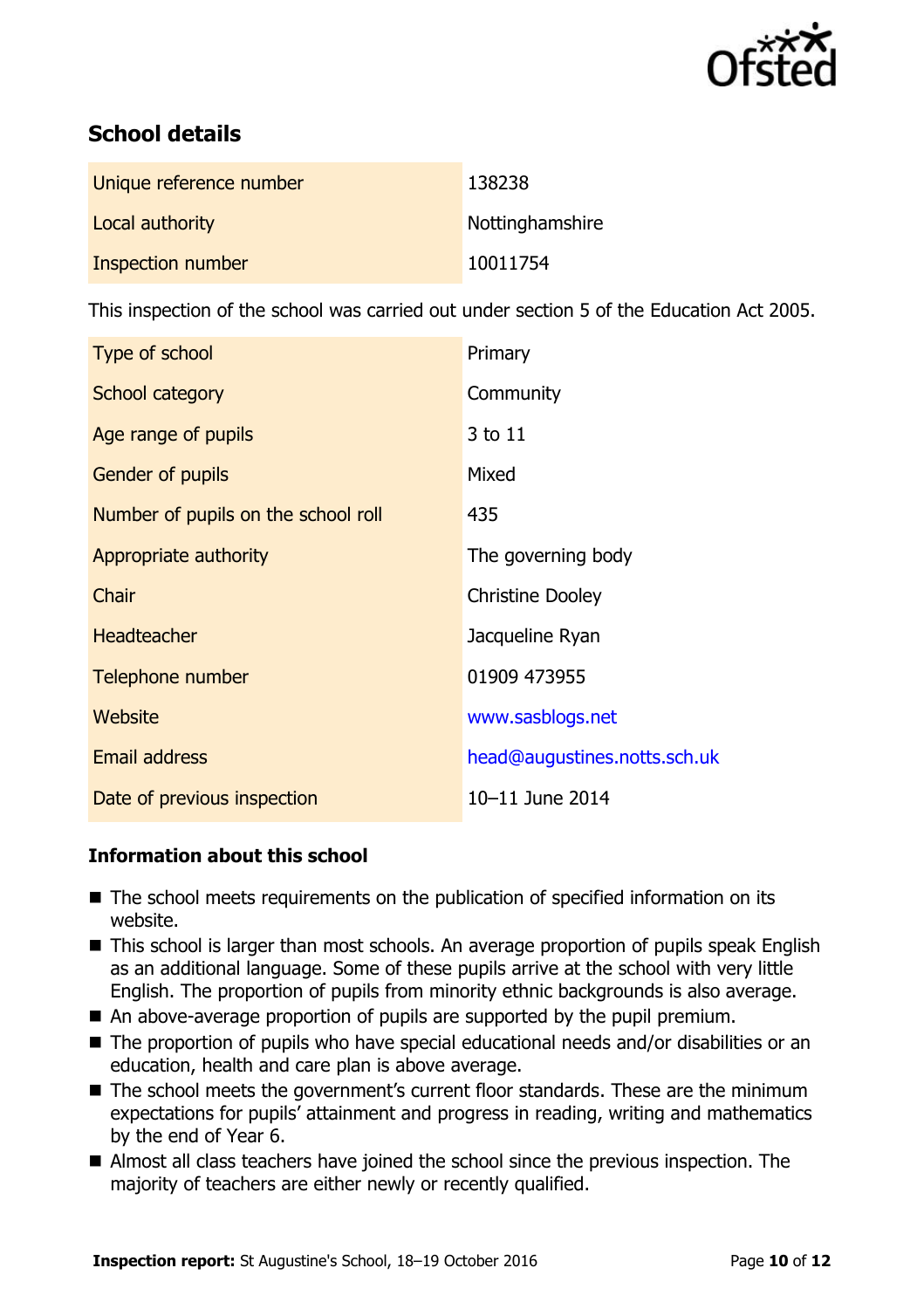

# **Information about this inspection**

- Inspectors observed teaching and learning in all classes. Around a half of the observations were carried out jointly with members of the senior leadership team. In addition, a number of shorter visits were made to see particular aspects of the school's work, such as the teaching of reading. A range of other school activities, including playtimes, lunchtimes and an assembly, was observed.
- Inspectors scrutinised past and current work of pupils of different abilities in all year groups and heard some pupils reading.
- The lead inspector met three governors, including the chair of the governing body. Inspectors analysed documents, including plans for school improvement and reports showing the school's view of its own performance and safeguarding documents, as well as policies and records relating to personal development, behaviour, welfare, safety and attendance. Inspectors analysed information on the performance of the school in comparison with that of other schools nationally and the school's records of pupils' progress.
- Short discussions were held with 47 parents of 63 children at the beginning of the second day of the inspection. The views of the 21 parents (parents of around 5% of pupils) who responded to Ofsted's online questionnaire, Parent View, were considered. Also, the 134 returns from a school survey conducted in October 2015 were analysed.
- Inspectors received the views of staff through discussions. They also received the views of pupils through both informal and pre-arranged discussions.
- The lead inspector met with a representative of the local authority.

#### **Inspection team**

| Roger Sadler, lead inspector | Ofsted Inspector |
|------------------------------|------------------|
| Dorothy Stenson              | Ofsted Inspector |
| <b>Karen Slack</b>           | Ofsted Inspector |